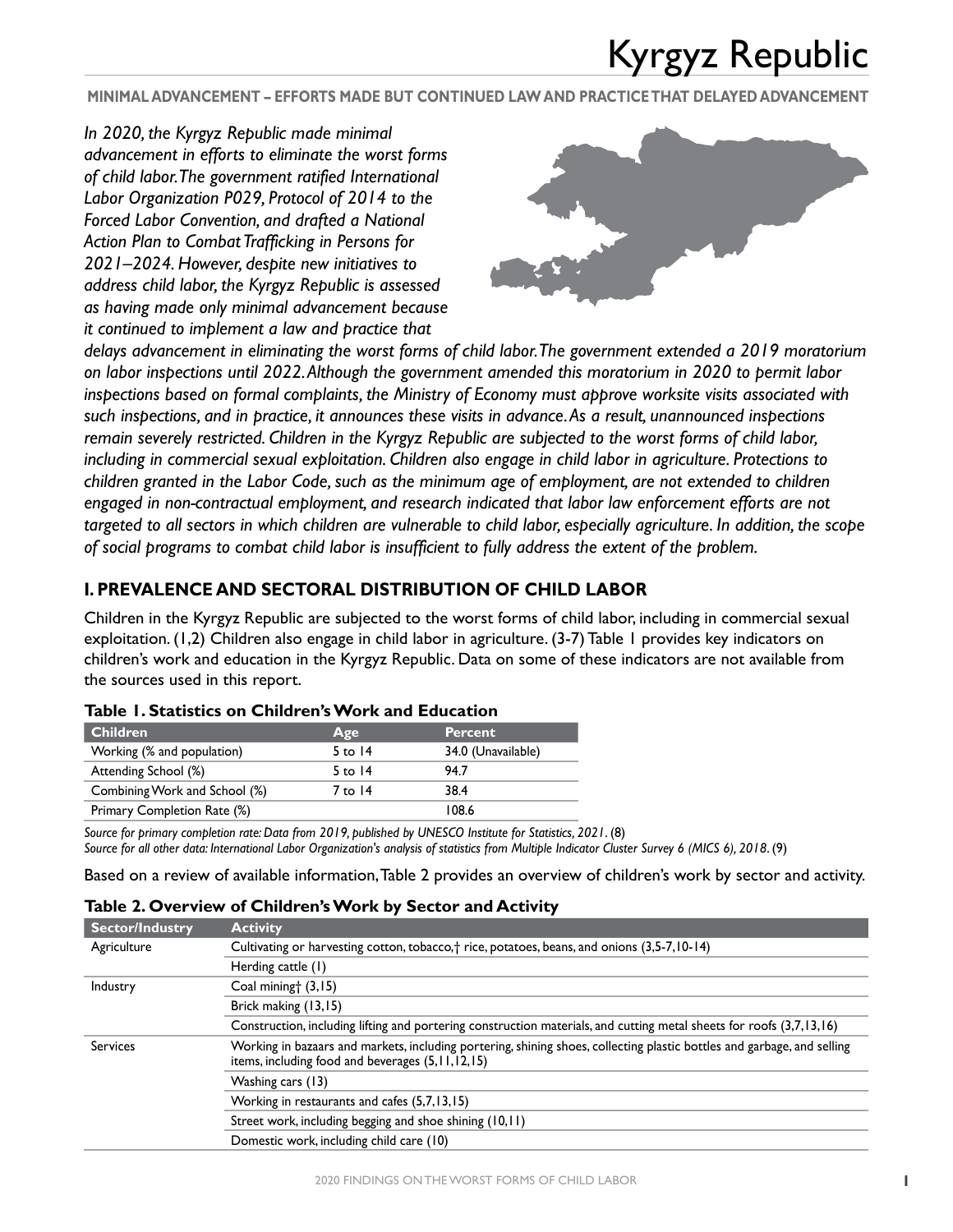**MINIMAL ADVANCEMENT – EFFORTS MADE BUT CONTINUED LAW AND PRACTICE THAT DELAYED ADVANCEMENT**

### **Table 2. Overview of Children's Work by Sector and Activity (Cont.)**

| Sector/Industry   | <b>Activity</b>                                                                                                     |
|-------------------|---------------------------------------------------------------------------------------------------------------------|
| Categorical Worst | Commercial sexual exploitation (1,2,13)                                                                             |
|                   | Forms of Child Labor‡ Use in illicit activities, including trafficking drugs, as a result of human trafficking (17) |

† Determined by national law or regulation as hazardous and, as such, relevant to Article 3(d) of ILO C. 182.

‡ Child labor understood as the worst forms of child labor *per se* under Article 3(a)–(c) of ILO C. 182.

Child labor, including hazardous child labor, is most prevalent in Naryn and Osh provinces. (3) Children from the Kyrgyz Republic who travel to Kazakhstan to work, either with their parents or unaccompanied, cannot attend school due to a lack of documentation. These children engage in child labor in Kazakhstan in construction, farming, herding, or selling products in markets; some fall victim to forced child labor. (18) Within the Kyrgyz Republic, children of labor migrants have been identified in child labor in markets. (19)

The inability to enroll in school makes children from a variety of circumstances vulnerable to child labor. According to UNICEF, an estimated 650,000–750,000 citizens of the Kyrgyz Republic work abroad, and an additional 1 million are internal migrants. (20) Some children, who have either migrated with their parents or were left behind when their parents migrated to work in other countries or other areas of the Kyrgyz Republic, cannot access their birth certificates or guardianship documents, which are required for school enrollment. (6,20) Children living and working on the street and children living in rural areas also have difficulty accessing education. (13) In rare cases, some parents prevent children from attending school for religious reasons. (6,21)

In addition, children with disabilities face challenges accessing education in the Kyrgyz Republic. Approximately 3,000 children with disabilities live in residential institutions or special schools, often because of a recommendation from the Ministry of Science and Education against enrolling a child with disabilities in mainstream school. (22) The majority of these institutional schools offer only 9 grades of education, compared to 11 offered at mainstream schools, and grant children a certificate that is not accepted at higher education institutions. The Ministry of Science and Education refers some children with disabilities for home education, which is often fewer than 5 hours a week. (22)

### **II. LEGAL FRAMEWORK FOR CHILD LABOR**

The Kyrgyz Republic has ratified all key international conventions concerning child labor (Table 3).

### **Table 3. Ratification of International Conventions on Child Labor**

|  | <b>Convention</b>                                                                          | <b>Ratification</b> |
|--|--------------------------------------------------------------------------------------------|---------------------|
|  | ILO C. 138, Minimum Age                                                                    |                     |
|  | ILO C. 182, Worst Forms of Child Labor                                                     |                     |
|  | UN CRC                                                                                     |                     |
|  | UN CRC Optional Protocol on Armed Conflict                                                 |                     |
|  | UN CRC Optional Protocol on the Sale of Children, Child Prostitution and Child Pornography |                     |
|  | Palermo Protocol on Trafficking in Persons                                                 |                     |

In 2020, the government ratified ILO P029, Protocol of 2014 to the Forced Labor Convention. (23)

The government has established laws and regulations related to child labor (Table 4). However, gaps exist in the Kyrgyz Republic's legal framework to adequately protect children from the worst forms of child labor, including the minimum age for work.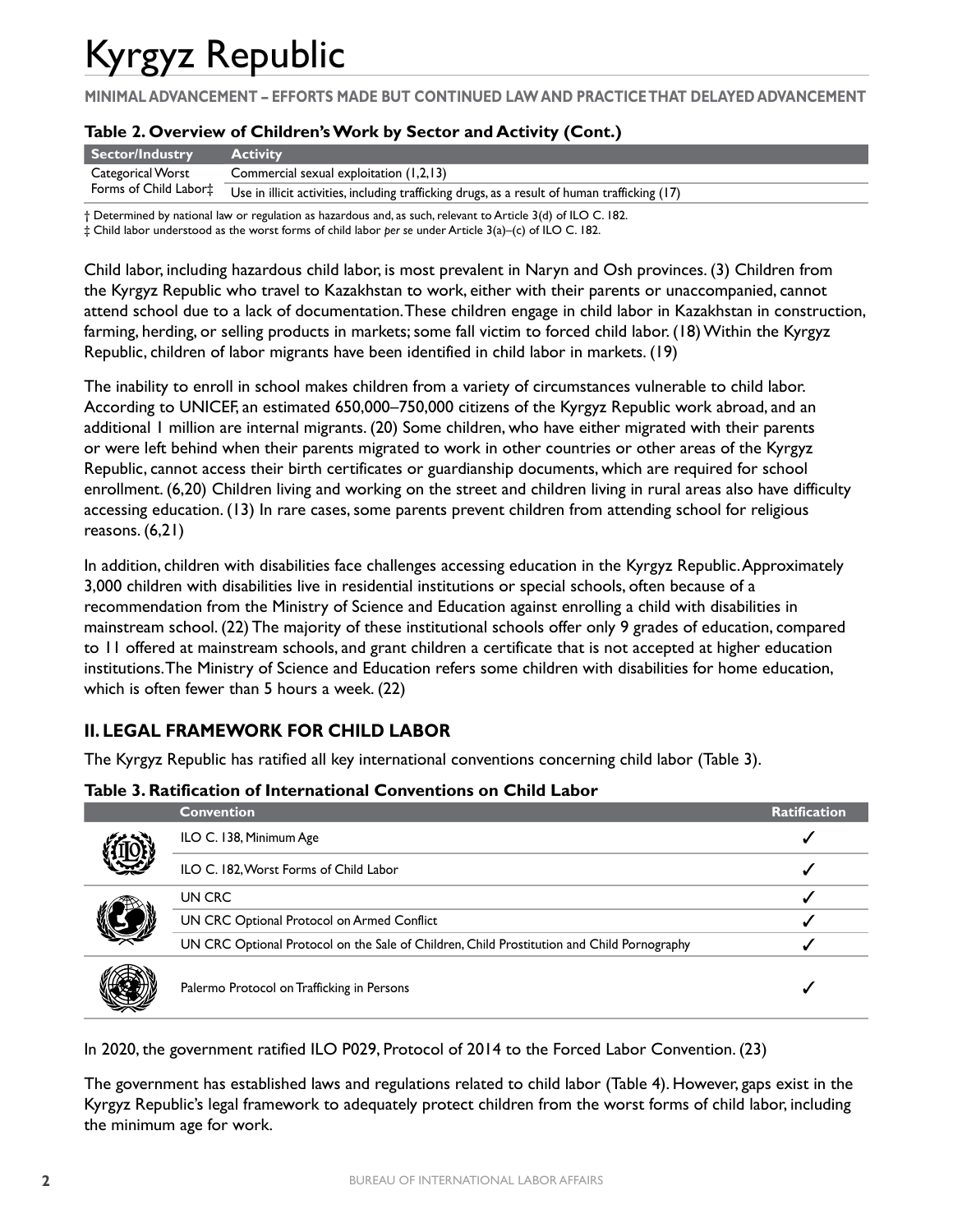**MINIMAL ADVANCEMENT – EFFORTS MADE BUT CONTINUED LAW AND PRACTICE THAT DELAYED ADVANCEMENT**

| <b>Standard</b>                                                                            | <b>Meets</b><br><b>International</b> | Age             | <b>Legislation</b>                                                                                                                                                                                    |
|--------------------------------------------------------------------------------------------|--------------------------------------|-----------------|-------------------------------------------------------------------------------------------------------------------------------------------------------------------------------------------------------|
|                                                                                            | <b>Standards</b>                     |                 |                                                                                                                                                                                                       |
| Minimum Age for Work                                                                       | No.                                  | 16              | Articles 6 and 18 of the Labor Code (24)                                                                                                                                                              |
| Minimum Age for Hazardous<br>Work                                                          | Yes                                  | 18              | Articles 294 and 446 of the Labor Code: Article 72 of the Code on<br>Administrative Liability; Article 15 of the Code on Children (24-26)                                                             |
| <b>Identification of Hazardous</b><br>Occupations or Activities<br>Prohibited for Children | Yes                                  |                 | Article 294 of the Labor Code; Decree 565 on the List of works prohibited for<br>persons under age 18 (24,27)                                                                                         |
| Prohibition of Forced Labor                                                                | Yes                                  |                 | Articles 10 and 446 of the Labor Code: Article 15.2 of the Code on Children:<br>Article 1 of the Law on Preventing and Combating Human Trafficking; Article<br>173 of the Criminal Code (24,25,28,29) |
| Prohibition of Child Trafficking                                                           | Yes                                  |                 | Article I of the Law on Preventing and Combating Human Trafficking; Article<br>171 of the Criminal Code (28,29)                                                                                       |
| Prohibition of Commercial<br>Sexual Exploitation of Children                               | No.                                  |                 | Articles 166–168 of the Criminal Code: Articles 5 and 15 of the Code on<br>Children (25,28)                                                                                                           |
| Prohibition of Using Children<br>in Illicit Activities                                     | Yes                                  |                 | Articles 180–181 and 267–268 of the Criminal Code: Articles 5 and 15 of the<br>Code on Children (25,28)                                                                                               |
| Minimum Age for Voluntary<br><b>State Military Recruitment</b>                             | Yes                                  | 18              | Article 24.1 of the Law on Military Service (30)                                                                                                                                                      |
| Prohibition of Compulsory<br>Recruitment of Children by<br>(State) Military                | Yes                                  |                 | Articles 17.1 and 22.1 of the Law on Military Service; Article 392 of the<br>Criminal Code (28,30)                                                                                                    |
| Prohibition of Military<br>Recruitment by Non-state<br><b>Armed Groups</b>                 | Yes                                  |                 | Articles 392 and 395 of the Criminal Code (28)                                                                                                                                                        |
| Compulsory Education Age                                                                   | Yes                                  | 16 <sub>±</sub> | Article 16 of the Law on Education (31)                                                                                                                                                               |
| Free Public Education                                                                      | Yes                                  |                 | Article 16 of the Law on Education (31)                                                                                                                                                               |

‡ Age calculated based on available information (31)

In 2020, the government adopted a revised list of hazardous work prohibited for children under age 18. (27)

According to Article 6 of the Labor Code, protections to children granted in the labor code, such as the minimum age for employment, are not extended to children engaged in non-contractual employment. (24)

Article 18 of the Labor Code prohibits children age 14 from working during school hours, and requires that parents give written permission for children age 14 to work. Children age 15 may work only for employers who have received permission from a worker's organization or a government regulatory body. (24) Articles 91 and 95 of the Labor Code also restrict the number of hours that children under age 16 may engage in light work. Children ages 14 and 15 may not work more than 24 hours per week, and daily shifts may not exceed 5 hours during school breaks or 2.5 hours when school is in session. (24) However, the Kyrgyz Republic does not have a list of activities in which light work may be permitted. (32)

Although Article 166 of the Criminal Code criminalizes the involvement of children in prostitution, no law clearly criminalizes the users (clients) of prostitution involving children. In addition, prohibitions under Article 167 against offering children for prostitution do not cover children ages 16–17. (28,33)

### **III. ENFORCEMENT OF LAWS ON CHILD LABOR**

The government has established institutional mechanisms for the enforcement of laws and regulations on child labor (Table 5). However, the absence of unannounced inspections conducted at the national level in the Kyrgyz Republic may impede the enforcement of child labor laws.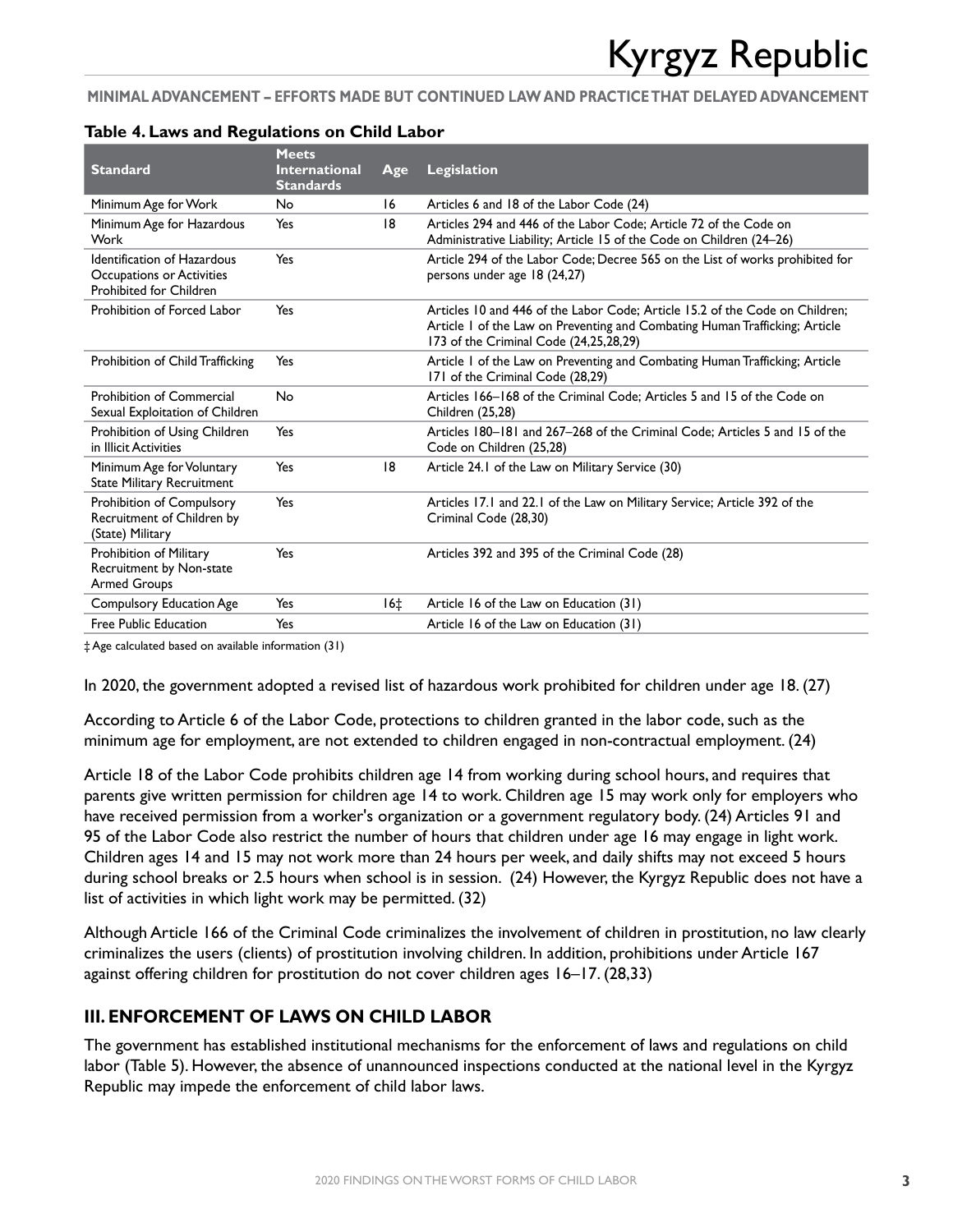**MINIMAL ADVANCEMENT – EFFORTS MADE BUT CONTINUED LAW AND PRACTICE THAT DELAYED ADVANCEMENT**

| <b>Organization/Agency</b>                                  | <b>Role</b>                                                                                                                                                                                                                                                                                                                                                                                                                                                                                                                                       |
|-------------------------------------------------------------|---------------------------------------------------------------------------------------------------------------------------------------------------------------------------------------------------------------------------------------------------------------------------------------------------------------------------------------------------------------------------------------------------------------------------------------------------------------------------------------------------------------------------------------------------|
| State Inspectorate on<br>Ecological and Technical<br>Safety | Monitors worksites and refers child laborers to social services. Coordinates with the Inspectorate for Minors'<br>Affairs in the Ministry of Internal Affairs (MOIA), the Prosecutor General's Office, and regional State District<br>Administration authorities to enforce child labor laws. (13,15)                                                                                                                                                                                                                                             |
| <b>MOIA</b>                                                 | Enforces criminal laws related to child labor, including its worst forms. Conducts independent inspections and<br>joint raids with the State Inspectorate on Ecological and Technical Safety to identify violations, which can be<br>referred to the Prosecutor General's Office for prosecutorial action. (13)                                                                                                                                                                                                                                   |
| Prosecutor General's Office                                 | Implements and enforces state policy and law related to child protection, including guaranteeing children's rights<br>and enforcing laws prohibiting the worst forms of child labor. (1)                                                                                                                                                                                                                                                                                                                                                          |
| <b>National Referral</b><br>Mechanism                       | Establishes procedures and policies for (a) identification of victims of human trafficking, (b) referrals for and<br>provision of social services to victims, and (c) protection of victims' personal data. (34,35)                                                                                                                                                                                                                                                                                                                               |
| Helpline for Children                                       | Hotline operated by the Ministry of Labor and Social Development through which children, parents, and legal<br>guardians can report child abuse and exploitation, including the worst forms of child labor, and receive referrals<br>for services. (36,37) Received 128,567 calls in 2020. The government reported that no calls resulted in the<br>identification of child victims of human trafficking; however, information was not available on whether cases<br>referred through the hotline involved other worst forms of child labor. (36) |

#### **Table 5. Agencies Responsible for Child Labor Law Enforcement**

Due to the COVID-19 pandemic, the Prosecutor General's Office restricted activities and worked remotely between March and September 2020, which may have limited some investigation and prosecution efforts related to the worst forms of child labor. Reports indicate that the pandemic also slowed implementation of the National Referral Mechanism (NRM). (36)

#### *Labor Law Enforcement*

In 2020, lack of authorization to conduct unannounced inspections in the Kyrgyz Republic may have impeded the enforcement of child labor laws (Table 6).

#### **Table 6. Labor Law Enforcement Efforts Related to Child Labor**

| <b>Overview of Labor Law Enforcement</b>                                           | 2019         | 2020                 |
|------------------------------------------------------------------------------------|--------------|----------------------|
| Labor Inspectorate Funding                                                         | Unknown (13) | Unknown (4)          |
| Number of Labor Inspectors                                                         | 30(13)       | 27(5)                |
| Inspectorate Authorized to Assess Penalties                                        | Yes $(13)$   | Yes $(24)$           |
| Initial Training for New Labor Inspectors                                          | Unknown      | Yes $(38)$           |
| Training on New Laws Related to Child Labor                                        | Yes $(13)$   | Yes (38)             |
| <b>Refresher Courses Provided</b>                                                  | Yes $(13)$   | No (5)               |
| Number of Labor Inspections Conducted                                              | 504(13)      | Unknown              |
| Number Conducted at Worksite                                                       | Unknown      | <b>Unknown</b>       |
| Number of Child Labor Violations Found                                             | $229+$ (13)  | $206 \ddagger (1,5)$ |
| Number of Child Labor Violations for Which Penalties Were Imposed                  | $96+ (13)$   | 7 (I)                |
| Number of Child Labor Penalties Imposed that Were Collected                        | Unknown      | <b>Unknown</b>       |
| Routine Inspections Conducted                                                      | Yes $(13)$   | Yes $(5)$            |
| Routine Inspections Targeted                                                       | $No$ (13)    | Yes $(1,4,5)$        |
| Unannounced Inspections Permitted                                                  | No(13)       | No (39,40)           |
| Unannounced Inspections Conducted                                                  | No (13)      | No (4)               |
| <b>Complaint Mechanism Exists</b>                                                  | Yes $(13)$   | Yes $(4)$            |
| Reciprocal Referral Mechanism Exists Between Labor Authorities and Social Services | Yes (13)     | Yes $(4)$            |

† Data are from January 1, 2019 to September 30, 2019.

‡ Data are from January 1, 2020 to September 30, 2020.

During the reporting period, the government extended until 2022 a 2019 moratorium on inspection of business enterprises. (41-44) Although the government also amended the moratorium to permit labor inspections based on formal complaints, the Ministry of Economy must approve worksite visits associated with such inspections, and in practice, it announces these visits in advance. (13,39,40) Moreover, the State Inspectorate on Ecological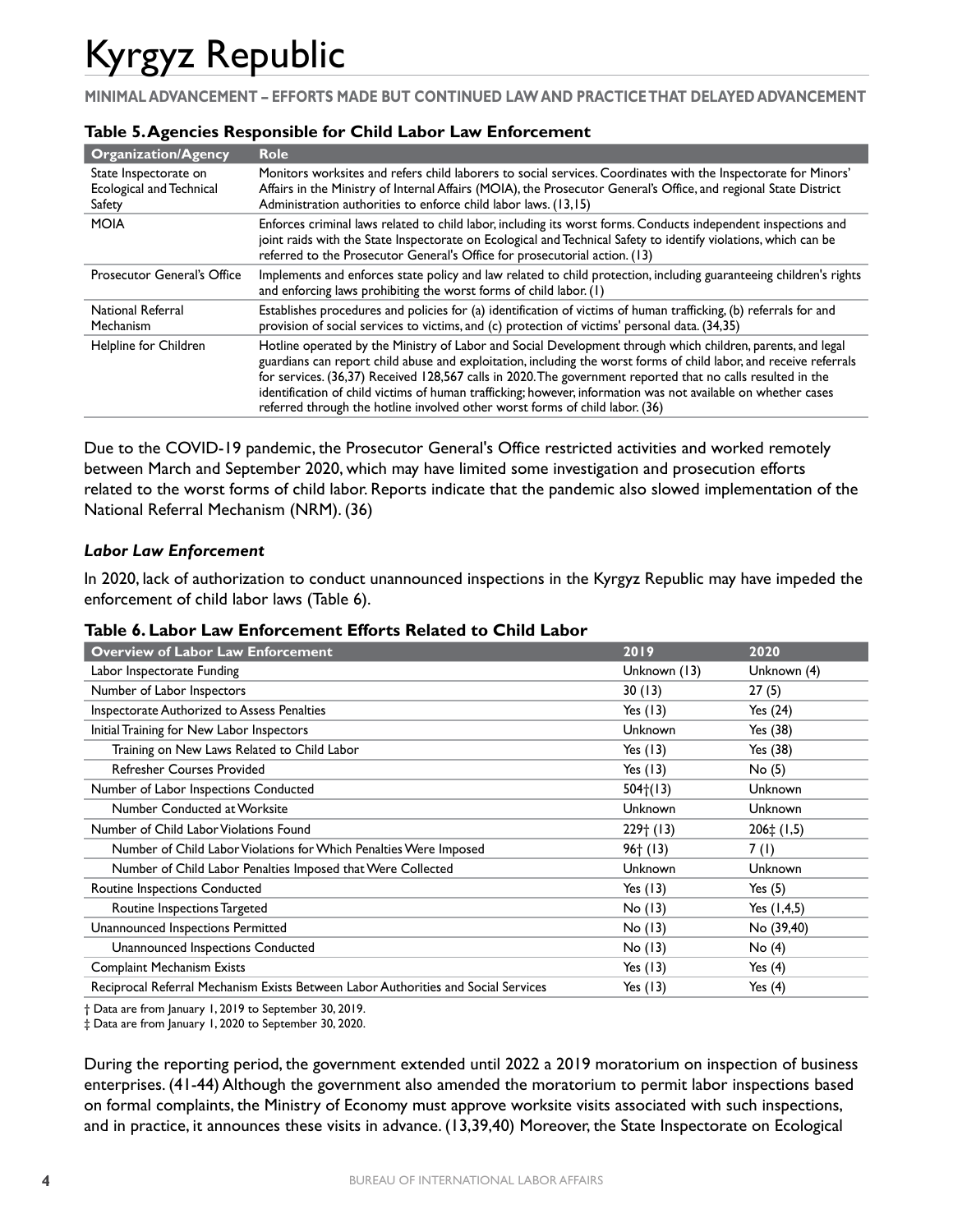**MINIMAL ADVANCEMENT – EFFORTS MADE BUT CONTINUED LAW AND PRACTICE THAT DELAYED ADVANCEMENT**

and Technical Safety (State Inspectorate) cannot initiate inspections based on anonymous complaints. (45) These restrictions on unannounced inspections severely limit the State Inspectorate's ability to detect violations of labor laws, including those related to child labor. (5) In addition to labor inspections, the State Inspectorate participates in raids led by the Ministry of Internal Affairs (MOIA) to identify and assist children engaged in child labor, including those subjected to its worst forms. (46)

In 2020, the MOIA reported conducting 790 raids between January and September, through which authorities identified 539 working children. (46) The State Inspectorate reported participating in 26 of these raids, through which inspectors identified 93 child labor violations. (5) Information was unavailable regarding the number of violations that MOIA referred to the State Inspectorate, or the penalties that the State Inspectorate imposed in response to child labor violations identified during these raids. Sources indicate that the State Inspectorate rarely imposes penalties for child labor violations. (4) In addition, the Prosecutor General's Office reported conducting 37 inspections to detect child labor, through which it identified 113 violations. Prosecutors initiated 43 legal actions in response to these violations, resulting in civil penalties against 7 individuals. (1) During the reporting period, 119 working children and 19 children subjected to the worst forms of child labor were referred to the Ministry of Labor and Social Development for social services. (4)

In 2020, the State Inspectorate employed 27 labor inspectors. (4,5) The number of labor inspectors is likely insufficient for the size of the Kyrgyz Republic's workforce, which includes more than 2.8 million workers. (47) According to the ILO's technical advice of a ratio approaching 1 inspector for every 20,000 workers in transitioning economies, the Kyrgyz Republic would employ about 140 labor inspectors. (48,49) The State Inspectorate has noted that the number of labor inspectors is likely insufficient to ensure the appropriate enforcement of the country's child labor laws. (5,7) Sources also report that the majority of enforcement activities to detect child labor are concentrated in markets in Bishkek and Osh, with few inspections or raids undertaken to detect child labor in agriculture. (4) The Prosecutor General's Office noted that enforcement agencies rarely undertake efforts to detect child labor in rural areas, in which children are vulnerable to child labor in crop cultivation, cattle herding, and other forms of agriculture. (1) The ILO has expressed concern that the State Inspectorate lacks sufficient funding to carry out inspections, although the government does not publicly release information on the level of funding for labor inspection activities, because it is deemed classified. (4,15) The State Inspectorate reported that funding levels decreased during the reporting period due to a decrease in the number of labor inspectors compared to 2019. (4)

The State Inspectorate reported that inspectors have not received formal training on child labor in recent years. (4,7) Inspectors did not receive training on child labor during the reporting period. (5)

Although the Code on Children formally provides for a child labor complaint mechanism, reports indicate that a lack of institutional capacity among labor inspectors and social workers may hinder adequate implementation of this mechanism. (13,25)

### *Criminal Law Enforcement*

In 2020, criminal law enforcement agencies in the Kyrgyz Republic took actions to combat child labor (Table 7). However, gaps exist within the operations of the criminal enforcement agencies that may hinder adequate criminal law enforcement, including prosecution planning.

| <b>Overview of Criminal Law Enforcement</b>                    | 2019       | 2020             |
|----------------------------------------------------------------|------------|------------------|
| Initial Training for New Criminal Investigators                | Unknown    | Yes $(46)$       |
| Training on New Laws Related to the Worst Forms of Child Labor | Yes $(50)$ | Yes $(36)$       |
| <b>Refresher Courses Provided</b>                              | Unknown    | Yes $(46)$       |
| Number of Investigations                                       | Unknown    | $9\ddagger(1,4)$ |
| Number of Violations Found                                     | 29(51)     | $9\ddagger(1,4)$ |
| Number of Prosecutions Initiated                               | 3(13,50)   | 2(1)             |

#### **Table 7. Criminal Law Enforcement Efforts Related to Child Labor**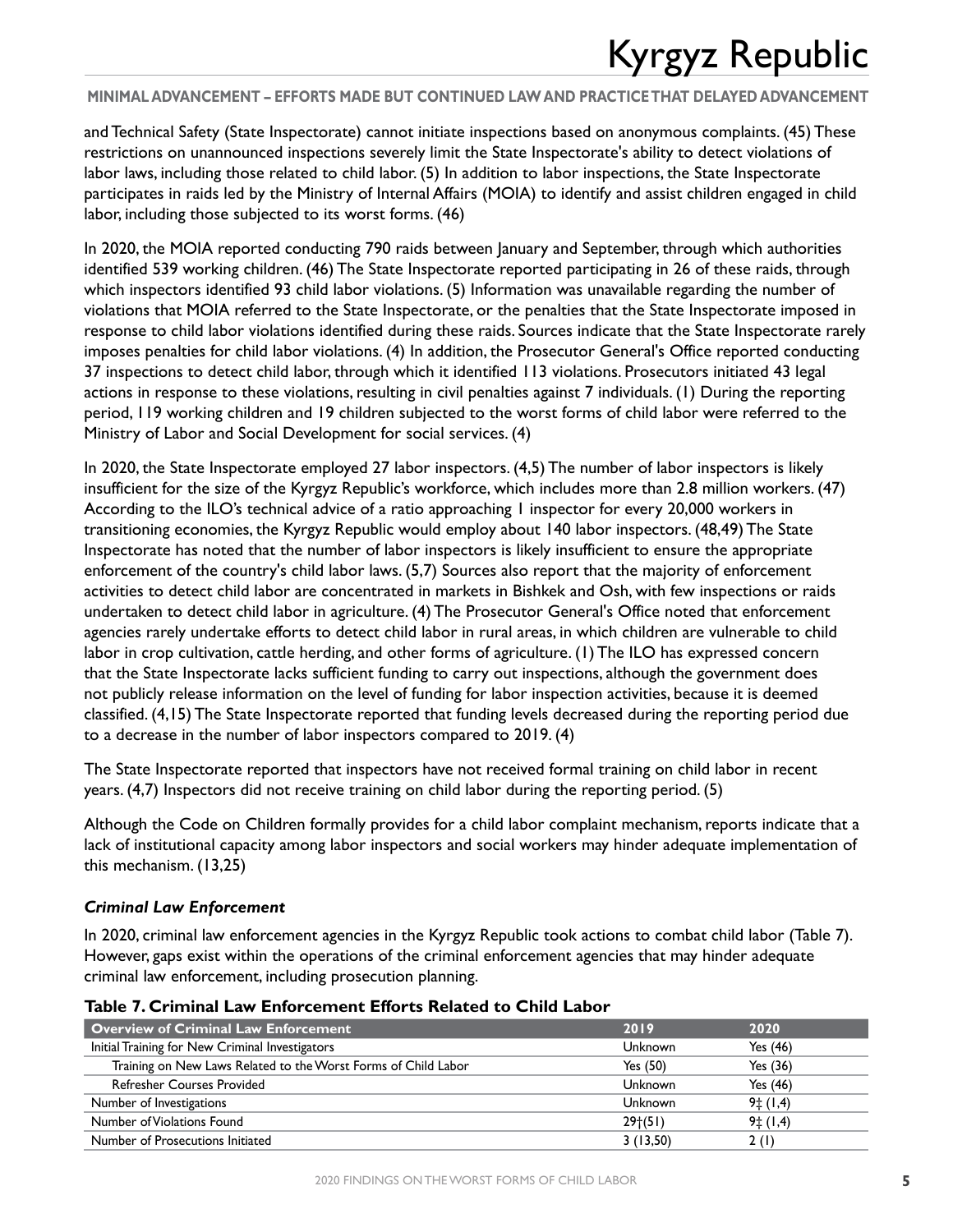**MINIMAL ADVANCEMENT – EFFORTS MADE BUT CONTINUED LAW AND PRACTICE THAT DELAYED ADVANCEMENT**

| Table 7. Criminal Law Enforcement Efforts Related to Child Labor (Cont.) |  |  |  |  |
|--------------------------------------------------------------------------|--|--|--|--|
|--------------------------------------------------------------------------|--|--|--|--|

| Overview of Criminal Law Enforcement                                                  | 2019     | 2020      |
|---------------------------------------------------------------------------------------|----------|-----------|
| <b>Number of Convictions</b>                                                          | 0(13)    | 0 (4)     |
| Imposed Penalties for Violations Related to the Worst Forms of Child Labor            | Unknown  | N/A       |
| Reciprocal Referral Mechanism Exists Between Criminal Authorities and Social Services | Yes (13) | Yes $(4)$ |

† Data are from January 1 to September 30, 2019.

‡ Data are from January 1 to September 30, 2020.

Between January and September 2020, criminal enforcement agencies initiated a total of nine pretrial investigations into the worst forms of child labor, including three investigations into the involvement of children in prostitution (Criminal Code Article 166), five investigations into the use of children for the production of pornography (Criminal Code Article 168), and one investigation into forced child labor (Criminal Code Article 173). Of the three cases related to the involvement of children in prostitution, one was closed due to lack of evidence, one was referred for prosecution, and one is still under investigation. (1) Of the five cases related to the use of children in the production of pornography, three cases were closed due to lack of evidence, and two cases are still under investigation. The investigation into a case involving forced child labor was closed due to lack of evidence. (1) The Prosecutor General's Office also reported a case from 2019 in which a child in the Issyk-Kyl region was compelled to work as a shepherd to pay off a debt his parents had incurred. This case was referred for prosecution under Article 23 of the Constitution of the Kyrgyz Republic. (1)

During the reporting period, criminal investigators in Bishkek and Chuy Province received training from UNODC on investigation methods for cases involving human trafficking. (46) Investigators also received training from local NGOs on the NRM and how to refer suspected human trafficking cases to the NRM. (36)

Reports suggest that Kyrgyz police officers exploit human trafficking victims, including some younger than age 18. Concerns persist about police misconduct, including allegations that police threaten and extort sex trafficking victims, including minors, and reports indicate that police accept bribes from alleged traffickers to drop cases. (17)

### **IV. COORDINATION OF GOVERNMENT EFFORTS ON CHILD LABOR**

The government has established mechanisms to coordinate its efforts to address child labor (Table 8). However, gaps exist that hinder the effective coordination of efforts to address child labor, including efficacy in accomplishing mandates.

| <b>Coordinating Body</b>                                                      | <b>Role &amp; Description</b>                                                                                                                                                                                                                                                                                                                                                                                                                                                                                |
|-------------------------------------------------------------------------------|--------------------------------------------------------------------------------------------------------------------------------------------------------------------------------------------------------------------------------------------------------------------------------------------------------------------------------------------------------------------------------------------------------------------------------------------------------------------------------------------------------------|
| Children's Affairs<br>Commission                                              | Assesses the needs of children in difficult situations, including child laborers; creates individual development<br>plans; and monitors service delivery. Members include social workers from regional Departments of Child<br>Protection of the Ministry of Labor and Social Development and law enforcement authorities. (15) Operates<br>according to the Regulations on the Procedure for the Identification of Children and Families in Difficult<br>Situations. (52) Continued to operate in 2020. (4) |
| <b>Coordination Council</b><br>for Social Protection and<br>Children's Rights | Develops policies and programs to enhance the provision of social services and guarantee children's rights.<br>Chaired by the Deputy Prime Minister, and includes members from both government and civil society. (53)<br>Research was unable to determine whether the Coordination Council was active during the reporting period.                                                                                                                                                                          |
| Anti-Trafficking in Persons<br><b>Task Force</b>                              | Parliamentary group that coordinates and oversees work to combat trafficking in persons. (50) In 2020,<br>convened to develop best practices for investigating human trafficking and reviewing and reinvestigating<br>trafficking cases that had been improperly dismissed. (36)                                                                                                                                                                                                                             |
| Regional Trafficking in<br>Persons Coordination<br>Councils                   | Coordinate local implementation of the National Action Plan to Combat Trafficking in Persons in all seven<br>provincial governments and the city of Osh. (54) Research was unable to determine whether the Regional<br>Coordination Councils were active during the reporting period.                                                                                                                                                                                                                        |

In 2020, the State Inspectorate issued a decree establishing a tripartite agreement between the Ministry of Education, Ministry of Labor and Social Development, and MOIA to enhance inter-agency coordination on the elimination of violence against children, including the worst forms of child labor. (4)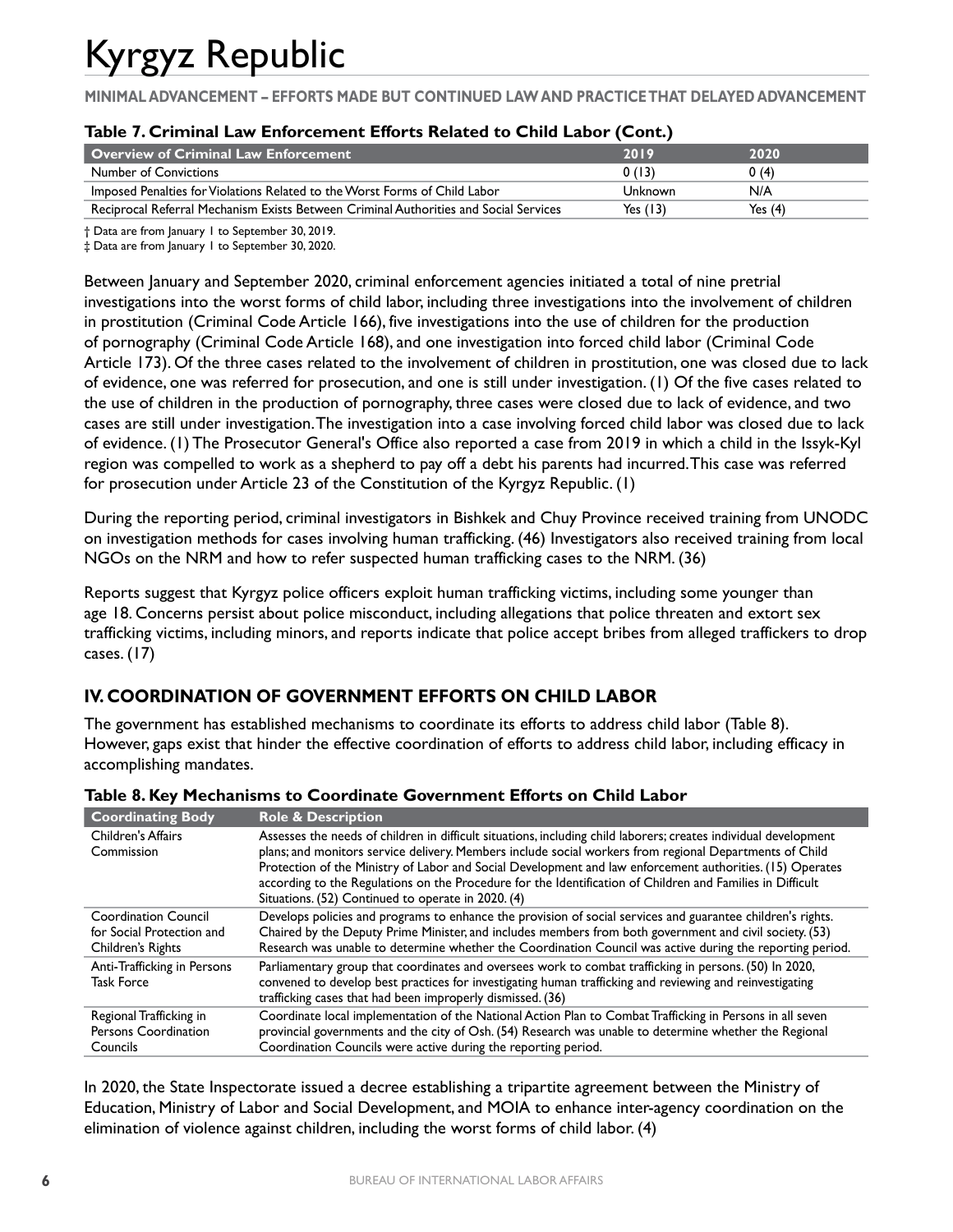**MINIMAL ADVANCEMENT – EFFORTS MADE BUT CONTINUED LAW AND PRACTICE THAT DELAYED ADVANCEMENT**

Reports indicate that the Children's Affairs Commission lacks adequate procedures to conduct needs assessments for traumatized children, such as those who have been subjected to commercial sexual exploitation or other worst forms of child labor, hindering its ability to effectively accomplish its mandate. (19,55) Observers have also noted that the inability of social services providers to participate in child labor investigations impedes the ability of the Children's Affairs Commission to fulfill its mandate. (4)

### **V. GOVERNMENT POLICIES ON CHILD LABOR**

The government has established policies related to child labor (Table 9). However, policy gaps exist that hinder efforts to address child labor, including implementation.

| <b>Policy</b>                                                                  | <b>Description</b>                                                                                                                                                                                                                                                                                                                                                                                                                                                                                         |
|--------------------------------------------------------------------------------|------------------------------------------------------------------------------------------------------------------------------------------------------------------------------------------------------------------------------------------------------------------------------------------------------------------------------------------------------------------------------------------------------------------------------------------------------------------------------------------------------------|
| Program for the Support<br>of Family and Protection of<br>Children (2018-2028) | Includes action items on addressing child labor, including revising the hazardous work list for children,<br>enhancing social services for vulnerable children and families, and creating an Action Plan on the Prevention and<br>Elimination of Child Labor. (56) In 2020, the government approved an updated list of hazardous jobs prohibited<br>for children under age 18. (4,27)                                                                                                                      |
| National Action Plan to<br>Combat Trafficking in<br>Persons (2017-2020)        | Aimed to improve the legal framework on human trafficking; improve dissemination of information on human<br>trafficking risks for migrants and vulnerable populations; raise awareness about protections for victims and<br>criminal penalties for perpetrators; and improve coordination among government agencies, NGOs, and<br>international partners. (57,58) In 2020, the government assessed progress on the National Action Plan (2017-<br>2020) as having achieved 33 out of 38 policy goals. (36) |

#### **Table 9. Key Policies Related to Child Labor**

In 2020, the government convened an Inter-Departmental Working Group to develop a new Program to Combat Trafficking in Persons for 2021–2024. As part of the development of this program, the Working Group drafted a National Action Plan to Combat Trafficking in Persons (2021–2024) that is awaiting approval. (36)

Although the government drafted a new Action Plan on the Prevention and Eradication of Child Labor (2020– 2024) in 2019 as a sub-component of the Program for the Support of Family and Protection of Children (2018– 2028), this draft Action Plan was not implemented during the reporting period. Sources report that political instability in the Kyrgyz Republic in 2020 may have contributed to the delay in authorization and implementation of this plan. (4)

### **VI. SOCIAL PROGRAMS TO ADDRESS CHILD LABOR**

In 2020, the government funded and participated in programs that include the goal of eliminating or preventing child labor (Table 10). However, gaps exist in these social programs, including the adequacy of programs to address the full scope of the problem.

| Program                                                                                            | <b>Description</b>                                                                                                                                                                                                                                                                                                                                                                                                                                                                               |
|----------------------------------------------------------------------------------------------------|--------------------------------------------------------------------------------------------------------------------------------------------------------------------------------------------------------------------------------------------------------------------------------------------------------------------------------------------------------------------------------------------------------------------------------------------------------------------------------------------------|
| Cash Transfer Program <sup>+</sup>                                                                 | Government-funded cash transfer program for families living in difficult situations, including families with<br>children engaged in child labor. (4) In 2020, cash assistance from the Ministry of Labor and Social Development<br>continued to be available to such families. (4,37) However, based on available information, the amount of<br>assistance appears to be low, and some families face barriers to accessing these benefits. (59,60)                                               |
| Ministry of Education and<br>Science (MOES) National<br>School Attendance<br>Database <sup>+</sup> | Unified online database maintained by MOES to monitor school enrollment and attendance. Based on<br>these data, government ministries and local government officials can identify and assist children who may be<br>vulnerable to child labor. (4,6) In 2020, MOES used the database to generate a list of micro-areas with low rates<br>of school attendance. MOES subsequently worked with MOIA to identify 691 children who were not attending<br>school and were engaged in child labor. (6) |
| Shelters for Trafficking<br>Victims <sup>+</sup>                                                   | Includes two 24-hour shelters funded by the government and operated by NGOs that serve victims of violence<br>of all ages, including child trafficking victims. One center is located in Bishkek and the other is in Osh. (36)<br>MOIA also operates two daytime children's shelters, also located in Bishkek and Osh. These shelters continued<br>to provide services in 2020, but they were closed for a portion of the reporting period due to the COVID-19<br>pandemic. (36)                 |

**Table 10. Key Social Programs to Address Child Labor**

† Program is funded by the Government of the Kyrgyz Republic.

‡ The government had other social programs that may have included the goal of eliminating or preventing child labor. (61)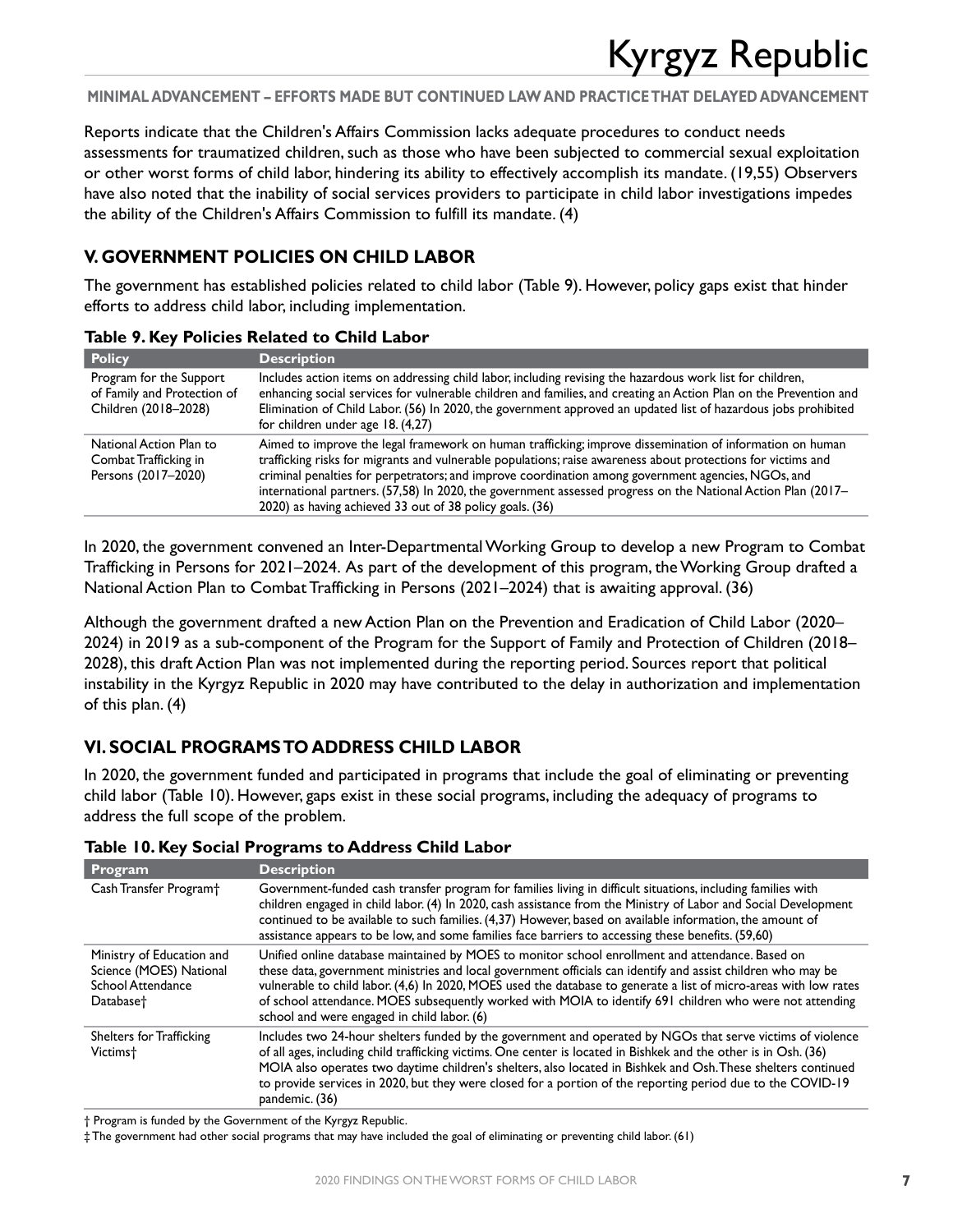**MINIMAL ADVANCEMENT – EFFORTS MADE BUT CONTINUED LAW AND PRACTICE THAT DELAYED ADVANCEMENT**

In 2020, the State Inspectorate conducted awareness-raising events about child labor for families and for employers, including farmers and members of agriculture cooperatives. (5,7)

Although the Kyrgyz Republic has programs that target child labor, the scope of these programs is insufficient to fully address the extent of the problem, particularly in commercial sexual exploitation and in agriculture, including cultivating cotton.

### **VII. SUGGESTED GOVERNMENT ACTIONS TO ELIMINATE CHILD LABOR**

Based on the reporting above, suggested actions are identified that would advance the elimination of child labor in the Kyrgyz Republic (Table 11).

| Area                          | <b>Suggested Action</b>                                                                                                                                                                                                                                                                                  | Year(s)<br><b>Suggested</b> |
|-------------------------------|----------------------------------------------------------------------------------------------------------------------------------------------------------------------------------------------------------------------------------------------------------------------------------------------------------|-----------------------------|
| Legal Framework               | Ensure that the law's minimum age provisions apply to all children, including those working without<br>an employment contract.                                                                                                                                                                           | $2014 - 2020$               |
|                               | Criminally prohibit and penalize the use of a child for prostitution, and ensure that laws prohibiting<br>offering of children for prostitution cover all children under age 18.                                                                                                                         | $2019 - 2020$               |
|                               | Ensure that the law's light work provisions specify the activities in which children may undertake light<br>work.                                                                                                                                                                                        | 2020                        |
| Enforcement                   | Lift the moratorium on labor inspections and ensure that the labor inspectorate conducts routine,<br>targeted, and unannounced labor inspections, and assesses penalties as appropriate.                                                                                                                 | $2018 - 2020$               |
|                               | Publish complete information about the State Inspectorate on Ecological and Technical Safety's<br>efforts to enforce prohibitions on child labor, including information on the Inspectorate's funding, the<br>number of labor inspections conducted, and the number of penalties assessed and collected. | $2011 - 2020$               |
|                               | Strengthen the labor inspection system by providing child labor training for new labor inspectors,<br>and provide to all labor inspectors refresher courses on child labor that include information about<br>changes to child labor laws.                                                                | $2014 - 2020$               |
|                               | Ensure that child labor violations identified by criminal enforcement agencies are appropriately<br>referred to the State Inspectorate on Ecological and Technical Safety, and that penalties are assessed<br>as appropriate.                                                                            | 2020                        |
|                               | Significantly increase the number of labor inspectors to meet the ILO's technical advice and ensure<br>that inspectors have adequate resources to conduct inspections.                                                                                                                                   | $2012 - 2020$               |
|                               | Conduct targeted inspections in all sectors in which children are highly vulnerable to child labor,<br>including agriculture.                                                                                                                                                                            | 2020                        |
|                               | Ensure that the State Inspectorate on Ecological and Technical Safety and relevant social services<br>providers have the capacity to adequately implement the child labor complaint mechanism.                                                                                                           | $2019 - 2020$               |
|                               | Ensure that criminal law enforcement agencies investigate and prosecute violations related to the<br>worst forms of child labor, including cases of possible police complicity in abusing victims.                                                                                                       | $2015 - 2020$               |
| Coordination                  | Ensure that the procedures for needs assessment of the Children's Affairs Commission are<br>appropriate for traumatized children, including children who were engaged in the worst forms of<br>child labor.                                                                                              | $2019 - 2020$               |
|                               | Strengthen the Children's Affairs Commission by empowering relevant social services providers to<br>assist, as appropriate, with investigations related to child labor.                                                                                                                                  | 2020                        |
|                               | Ensure that all coordinating bodies are able to carry out their intended mandates.                                                                                                                                                                                                                       | 2020                        |
| Government<br><b>Policies</b> | Implement a comprehensive policy to address all relevant forms of child labor.                                                                                                                                                                                                                           | 2020                        |
| Social Programs               | Ensure that all children have access to free education, including children with disabilities, those living<br>and working on the street, those lacking residence registration, and those without birth certificates<br>and guardianship documents.                                                       | $2009 - 2020$               |
|                               | Ensure that social programs, such as the Cash Transfer Program, provide sufficient benefits to reduce<br>vulnerability to child labor and are accessible to families.                                                                                                                                    | $2019 - 2020$               |
|                               | Expand existing programs to address the scope of the child labor problem, particularly in commercial<br>sexual exploitation and in agriculture, including cultivating cotton.                                                                                                                            | $2014 - 2020$               |

### **Table 11. Suggested Government Actions to Eliminate Child Labor**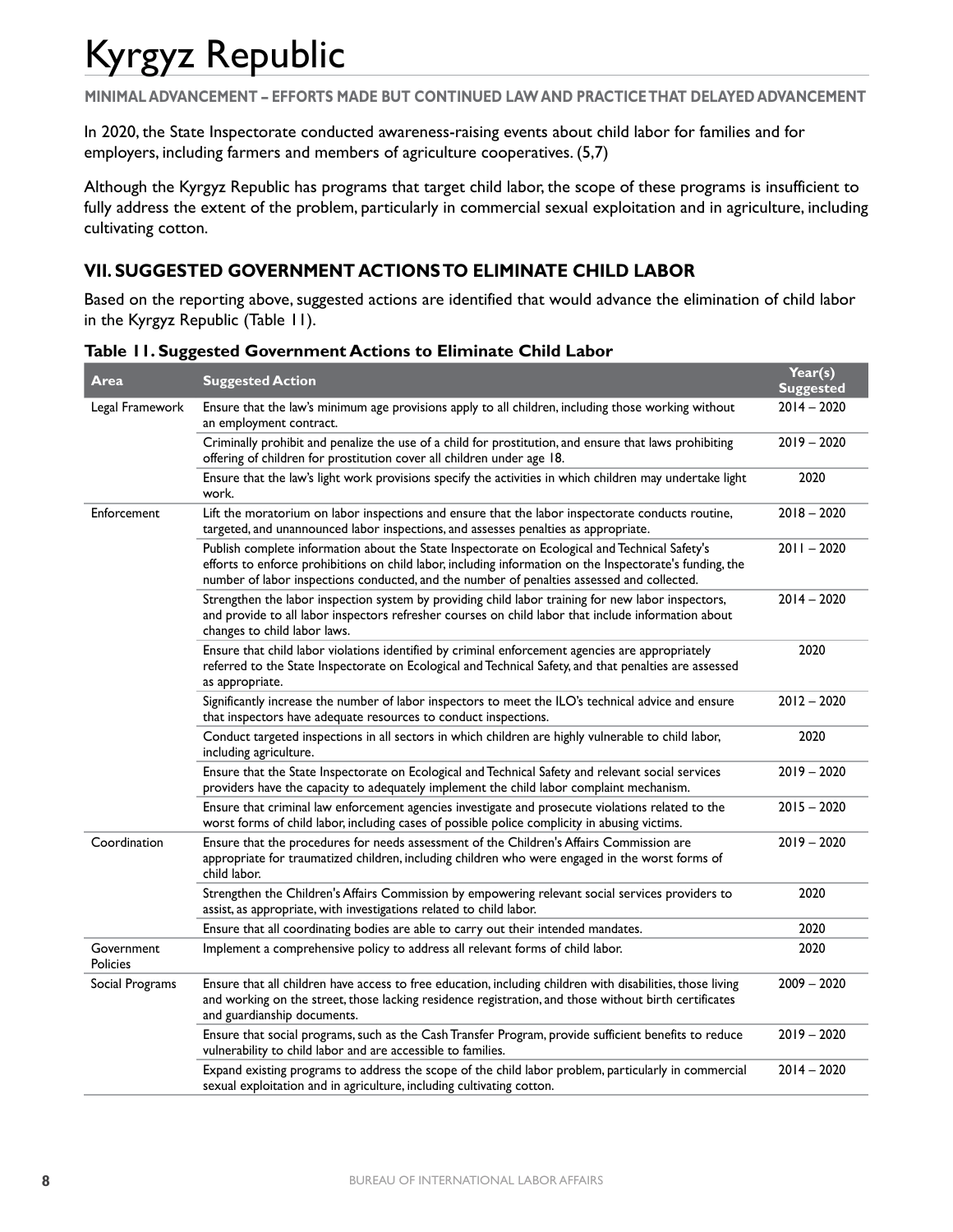#### **MINIMAL ADVANCEMENT – EFFORTS MADE BUT CONTINUED LAW AND PRACTICE THAT DELAYED ADVANCEMENT**

#### **REFERENCES**

- 1 Government of the Kyrgyz Republic. Information from the Prosecutor General's Office of the Kyrgyz Republic for the U.S. government's report on the elimination of the worst forms of child labor. January 14, 2021. Source on file.
- 2 U.S. Department of State. Trafficking in Persons Report- 2020: Kyrgyz Republic. Washington, DC, June 2020. [https://www.state.gov/reports/2020-trafficking-in-persons-report/](https://www.state.gov/reports/2020-trafficking-in-persons-report/kyrgyz-republic/) [kyrgyz-republic/](https://www.state.gov/reports/2020-trafficking-in-persons-report/kyrgyz-republic/)
- 3 ILO. Working Children in Kyrgyz Republic: Child Labour Survey 2014–2015. October 25, 2016. Source on file.
- U.S. Embassy- Bishkek. Reporting, January 21, 2021.
- 5 Government of the Kyrgyz Republic. Information from the State Inspectorate on Ecological and Technical Safety under the Government of the Kyrgyz Republic for the U.S. government's report on the elimination of the worst forms of child labor. January 14, 2021. Source on file.
- 6 Government of the Kyrgyz Republic. Information from the Ministry of Education and Science of the Kyrgyz Republic for the U.S. government's report on the elimination of the worst forms of child labor. January 14, 2021. Source on file.
- 7 Government of the Kyrgyz Republic. Contentions regarding the U.S. Department of Labor's 2019 Findings on the Worst Forms of Child Labor Report for the Kyrgyz Republic. October 2020. Source on file.
- UNESCO Institute for Statistics. Gross intake ratio to the last grade of primary education, both sexes (%). Accessed March 3, 2021. For more information, please see "Children's Work and Education Statistics: Sources and Definitions" in the Reference Materials section of this report.

<http://data.uis.unesco.org/>

- 9 ILO. Analysis of Child Economic Activity and School Attendance Statistics from National Household or Child Labor Surveys. Original data from Multiple Indicator Cluster Survey 6 (MICS 6), 2018. Analysis received March 2021. Please see the "Children's Work and Education Statistics: Sources and Definitions" in the Reference Materials section of this report.
- 10 Butler, Carolyn. Child Labor Problem Urgent: Kyrgyz Workers. October 3, 2018. [https://www.solidaritycenter.org/child-labor-problem-urgent-kyrgyzstan-](https://www.solidaritycenter.org/child-labor-problem-urgent-kyrgyzstan-workers/)
- [workers/](https://www.solidaritycenter.org/child-labor-problem-urgent-kyrgyzstan-workers/) 11 Kabar. Use of child labor declined in Kyrgyzstan - Federation of Trade Unions. July 2, 2018. [http://kabar.kg/eng/news/use-of-child-labor-declined-in-kyrgyzstan-](http://kabar.kg/eng/news/use-of-child-labor-declined-in-kyrgyzstan-federation-of-trade-unions/)

[federation-of-trade-unions/](http://kabar.kg/eng/news/use-of-child-labor-declined-in-kyrgyzstan-federation-of-trade-unions/)

- 12 Ombudsman of the Kyrgyz Republic. Special Report: Observance of labor rights of women and children in the Kyrgyz Republic: Monitoring results. 2017. [https://ombudsman.kg/files/docs/reports/2016/observance-of-the-labor-](https://ombudsman.kg/files/docs/reports/2016/observance-of-the-labor-law.pdf)
- [law.pdf](https://ombudsman.kg/files/docs/reports/2016/observance-of-the-labor-law.pdf) 13 U.S. Embassy- Bishkek. Reporting, January 15, 2020.
- 14 Kudryavtseva, Tatyana. Children in Kyrgyzstan engaged in picking of cotton from age of 4. 24.kg, March 7, 2019. [https://24.kg/english/111217\\_\\_Children\\_in\\_Kyrgyzstan\\_engaged\\_in\\_](https://24.kg/english/111217__Children_in_Kyrgyzstan_engaged_in_picking_of_cotton_from_age_of_4/) picking of cotton from age of 4/
- U.S. Embassy- Bishkek. Reporting. January 11, 2019.
- 16 Kaktus Media. In Kyrgyzstan, the highest rate of child labor. November 6, 2017.

[https://kaktus.media/doc/365831\\_v\\_kyrgyzstane\\_samyy\\_vysokiy\\_](https://kaktus.media/doc/365831_v_kyrgyzstane_samyy_vysokiy_pokazatel_ispolzovaniia_detskogo_tryda.html) [pokazatel\\_ispolzovaniia\\_detskogo\\_tryda.html](https://kaktus.media/doc/365831_v_kyrgyzstane_samyy_vysokiy_pokazatel_ispolzovaniia_detskogo_tryda.html)

17 U.S. Department of State. Trafficking in Persons Report- 2019: Kyrgyz Republic. Washington, DC, June 2019. [https://www.state.gov/reports/2019-trafficking-in-persons-report-2/](https://www.state.gov/reports/2019-trafficking-in-persons-report-2/kyrgyz-republic/) [kyrgyz-republic/](https://www.state.gov/reports/2019-trafficking-in-persons-report-2/kyrgyz-republic/)

- 18 International Federation for Human Rights (FIDH). Invisible and exploited in Kazakhstan: the plight of Kyrgyz migrant workers and members of their families. June 2018. [https://www.fidh.org/IMG/pdf/kyrgyz\\_migrant\\_workers\\_in\\_kazakhstan.](https://www.fidh.org/IMG/pdf/kyrgyz_migrant_workers_in_kazakhstan.pdf) [pdf](https://www.fidh.org/IMG/pdf/kyrgyz_migrant_workers_in_kazakhstan.pdf)
- 19 Aigerim Aryzmatova. Kyrgyzstan: How to solve the problem of violence against children of labor migrants? Central Asian Bureau for Analytical Reporting (CABAR), November 19, 2019. [https://cabar.asia/ru/kyrgyzstan-kak-reshit-voprosy-nasiliya-v-otnoshenii](https://cabar.asia/ru/kyrgyzstan-kak-reshit-voprosy-nasiliya-v-otnoshenii-detej-trudovyh-migrantov/)[detej-trudovyh-migrantov/](https://cabar.asia/ru/kyrgyzstan-kak-reshit-voprosy-nasiliya-v-otnoshenii-detej-trudovyh-migrantov/)
- 20 UNICEF. Children of migrants—Invisible Children. 2018. <https://www.unicef.org/kyrgyzstan/children-migrants>
- 21 Munara Borombaeva and Marina Kolesnikova. Kyrgyzstan: Number of children not attending school because of parents' beliefs decreasing. Cabar Asia, April 20, 2020. [https://cabar.asia/ru/kyrgyzstan-kolichestvo-detej-ne-poseshhayushhih](https://cabar.asia/ru/kyrgyzstan-kolichestvo-detej-ne-poseshhayushhih-shkolu-iz-za-ubezhdenij-roditelej-snizhaetsya)[shkolu-iz-za-ubezhdenij-roditelej-snizhaetsya](https://cabar.asia/ru/kyrgyzstan-kolichestvo-detej-ne-poseshhayushhih-shkolu-iz-za-ubezhdenij-roditelej-snizhaetsya)
- 22 Human Rights Watch. Insisting on inclusion: Institutionalization and barriers to education for children with disabilities in Kyrgyzstan. December 10, 2020. [https://www.hrw.org/report/2020/12/10/insisting-inclusion/](https://www.hrw.org/report/2020/12/10/insisting-inclusion/institutionalization-and-barriers-education-children) [institutionalization-and-barriers-education-children](https://www.hrw.org/report/2020/12/10/insisting-inclusion/institutionalization-and-barriers-education-children)
- 23 ILO NORMLEX Information System on International Labour Standards. Ratifications for Kyrgyzstan. Accessed February 24, 2021. [https://www.ilo.org/dyn/normlex/en/f?p=1000:11200:0::NO:11200](https://www.ilo.org/dyn/normlex/en/f?p=1000:11200:0::NO:11200:P11200_COUNTRY_ID:103529) [:P11200\\_COUNTRY\\_ID:103529](https://www.ilo.org/dyn/normlex/en/f?p=1000:11200:0::NO:11200:P11200_COUNTRY_ID:103529)
- 24 Government of the Kyrgyz Republic. Labor Code of the Kyrgyz Republic, No. 106, as amended. Enacted: August 4, 2004. [http://www.mkk.gov.kg/index.php?option=com\\_](http://www.mkk.gov.kg/index.php?option=com_content&view=article&catid=116:-1-5-&id=1084:-i-v&lang=ru) [content&view=article&catid=116:-1-5-&id=1084:-i-v&lang=ru](http://www.mkk.gov.kg/index.php?option=com_content&view=article&catid=116:-1-5-&id=1084:-i-v&lang=ru)
- 25 Government of the Kyrgyz Republic. The Kyrgyz Republic's Code on Children, No. 100. Enacted: July 10, 2012. Source on file.
- 26 Government of the Kyrgyz Republic. Code of Administrative Liability. Enacted: 1998. <http://minjust.gov.kg/ru/content/315>
- Government of the Kyrgyz Republic. Decree of the Government of the Kyrgyz Republic No. 565 on approval of the list of works prohibited for persons under age 18. Enacted: November 13, 2020. https://online.zakon.kz/document/?doc\_id=38225858#pos=3;-70
- Government of the Kyrgyz Republic. Criminal Code of the Kyrgyz Republic, No. 68, as amended. Enacted: October 1, 1997. <http://cbd.minjust.gov.kg/act/view/ru-ru/111527?cl=ru-ru>
- 29 Government of the Kyrgyz Republic. Law No. 55 on Preventing and Combating Trafficking of Human Beings. Enacted: March 17, 2005. <http://www.legislationline.org/ru/documents/action/popup/id/14215>
- 30 Government of the Kyrgyz Republic. Law No. 43 on the Universal Conscription of Citizens of the Kyrgyz Republic, Military and Alternative Service. Enacted: February 9, 2009. <http://cbd.minjust.gov.kg/act/view/ru-ru/202536?cl=ru-ru>
- 31 Government of the Kyrgyz Republic. Law of the Kyrgyz Republic on Education, No. 92, as amended. Enacted: April 30, 2003. <http://cbd.minjust.gov.kg/act/view/ru-ru/1216?cl=ru-ru>
- 32 ILO CEACR. Individual Observation concerning Minimum Age Convention, 1973 (No. 138) Kyrgyzstan (ratification: 1992). Published: 2021. [https://www.ilo.org/dyn/normlex/en/f?p=1000:13100:0::NO:13100](https://www.ilo.org/dyn/normlex/en/f?p=1000:13100:0::NO:13100:P13100_COMMENT_ID:4050159)

[:P13100\\_COMMENT\\_ID:4050159](https://www.ilo.org/dyn/normlex/en/f?p=1000:13100:0::NO:13100:P13100_COMMENT_ID:4050159) 33 ILO CEACR. Individual Observation concerning Worst Forms of Child

- Labour Convention, 1999 (No. 182) Kyrgyzstan (ratification: 2004). Published: 2021. [https://www.ilo.org/dyn/normlex/en/f?p=1000:13100:0::NO:13100](https://www.ilo.org/dyn/normlex/en/f?p=1000:13100:0::NO:13100:P13100_COMMENT_ID:4050166) [:P13100\\_COMMENT\\_ID:4050166](https://www.ilo.org/dyn/normlex/en/f?p=1000:13100:0::NO:13100:P13100_COMMENT_ID:4050166)
- 34 U.S. Embassy- Bishkek. Reporting. October 18, 2019.